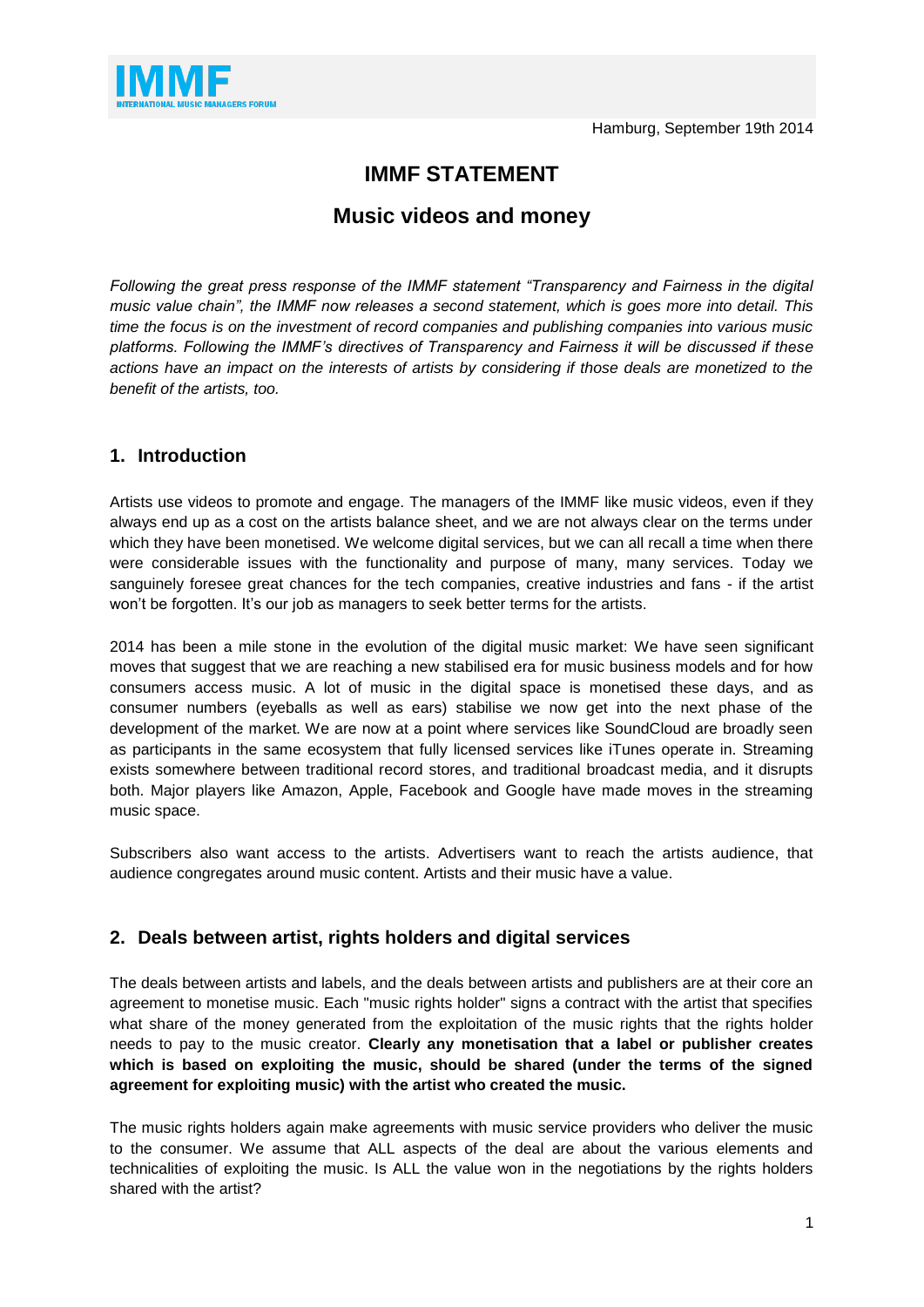

Artists tend not to see the deals that are being done between the services and rights holders who represent the artist's music. The artist relies either on trust or on expensive auditors and lawyers to ensure that they (the artist) are getting their fair share of the value that the music rights generate.

**Instead of mystery deals there must be an obligation, a responsibility for absolute transparency when rights are assigned. It's impossible to prove a fair remuneration without transparency.**

### **3. Music buyers and sellers, who owns who?**

Let's take Vevo as an example to illustrate how right holders invest in digital platforms. Vevos audience has been built by built by music videos, so it is 100% a music service. Clearly the audience watching Vevo gathers there for the artists and the music, and not for the labels, the publishers, or for the Vevo brand. If at a future date Vevo focuses less on music and more on reality shows, or Vevo allows the world greater access to funny videos of cats, its core audience will still have been built by the artists and the artist's audiences. The production of music videos and the music in them is usually created at a cost to the artist.

Here are the owners of Vevo<sup>1</sup>:

- Universal Music Group
- Sony Music Entertainment
- Google

 $\overline{a}$ 

● Abu Dhabi Media

We think that Google and Abu Dhabi Media do not have exclusive recording agreements with the artists whose videos are licensed to Vevo, we know that Universal and Sony often do. We also know that a lot of videos by artists signed to independent labels are available on Vevo.

Are the independents boosting Sony and Universals share prices by licensing music and videos to Vevo? Does Vevo pay higher shares of ad revenue to rights holders than YouTube? What are the deals that have been done that see independents licensing to a Sony, Universal, YouTube platform?

If Vevo is sold, the equity that belongs to music rights holders Universal and Sony will probably be converted to cash. Will a share of that cash be distributed to artists on a pro-rata basis depending on which videos have been viewed the most? If Vevo is not sold, then the value that the asset (Vevo equity) adds to the labels bottom line is hard to convert into value for the artists, and artists don't always stay in contracts with labels for ever.

What about other music services, is this equity thing only something that some majors do? According to Forbes: "Spotify granted equity stakes to the largest music labels Warner, Universal, [EMI] and Sony and Merlin. Industry sources put their collective cut at nearly 20%." Merlin is the worldwide *independent* record labels network.

Why did Spotify grant these equity stakes? Do labels and publishers have a commercial value outside of the music they exploit? Are Spotify going to sell T-Shirts featuring Merlin and Warner's logos? Of the hundreds of thousands of labels and music publishers that trade, how many have a strong enough

 $^{1}$  A. Sherman, J. Erlichman (2014), http://www.bloomberg.com/news/2014-04-29/vevo-owners-said-close-tohiring-goldman-to-explore-sale.html (accessed Sep 16th 2014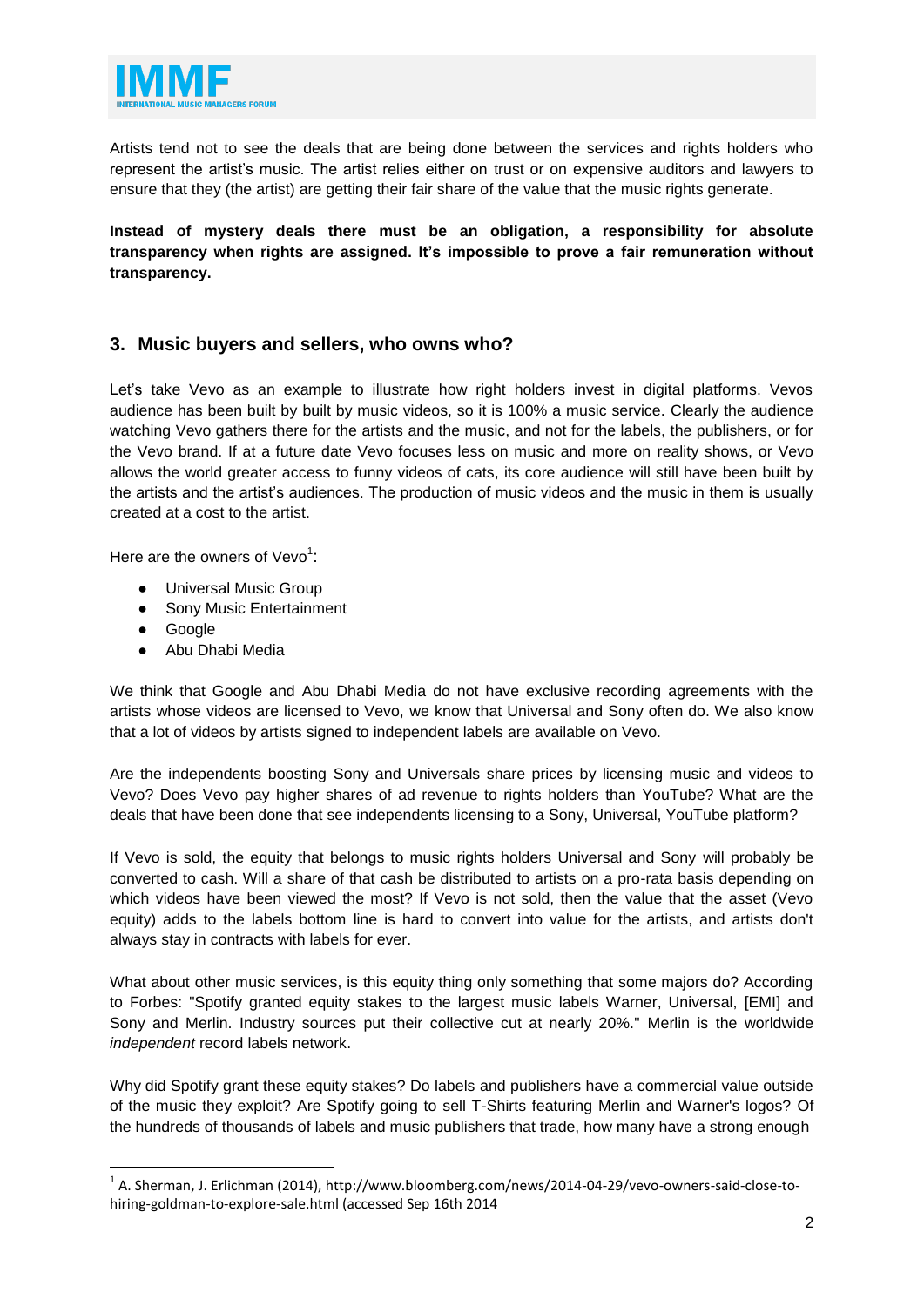

brand that they can sell T-Shirts based on their own identity, without reference to the music, or the artists? We think that examples of labels as brands like Deutsche Gramophon or Motown are rare, they are the exceptions.

We wonder if sometimes music services are offered two deals for the value a music rights holder can deliver to a music service. According to some sources it would sometimes appear that one payment from the service is a royalty attributed to the music, and a second "payment" from the service to the rights holder is a general payment, it is for "marketing support" or for "technical assistance"; or some other exchange of value occurs such as the rights holder being granted an equity stake in the service!

Why do the music rights holders strike deals with services where the value is not attributable to the music? Either the services value the labels and publishers for something that is not covered in a deal for "the music", or else... We can't figure it out. It's a mystery to us.

Where the rights holder has signed agreements to **share all monetisation of that music** with the artists and where a rights holder (label/publisher) is **valued entirely by the music that they have the rights to**, then the artist would obviously have a vested interest in seeing the rights holders secure better terms from music services.

Some unsubstantiated rumours about SoundCloud are that they will trade legal covenants not to be sued by the labels in return for equity. If labels were thinking of suing SoundCloud would that hypothetical action be over uncleared uses of the labels own brands and logos, or would it be over uncleared use of music? It's Music that the labels have agreed to exploit for their "partners" the artists. If a label can sue a service for using unlicensed music, can an artist also sue a label for exploiting music in a way that the label does not have the right to do?

It is often suggested to artists and managers that we should always side with music rights holders against outsiders like the music services who are not a part of the traditional music industry. It is said that if there is a dispute the traditional music industry should stick together. When Universal, Sony, Warner, and even Merlin appear to be part owners of music services and have an investment in the success of some of those services we get confused about who has what role, and whose interests are being served in the new music industry. As managers our job is to seek fairer terms for our artists. Do the labels and publishers support our position on transparency and fairness?

If the "music industry" wants to stand up collectively for artists, then the artists and their representatives need to know if issues that arise between rights holders and services over the terms for servicing music to consumers are also relevant where other stakeholders are concerned, we need to know if the standards called for will be widely applied.

### **4. Final word**

We really feel 2014 is a good year and see amazing opportunities for music fans and for artists ahead as the digital ecosystem matures. We hope that all stakeholders in the music industry, be they music services like Spotify or YouTube, or music rights holders like Universal or Merlin make equitable deals, and that all stakeholders in the music industry can operate at all times with fairness and transparency towards the artists and the consumers.

We still have a lot of questions.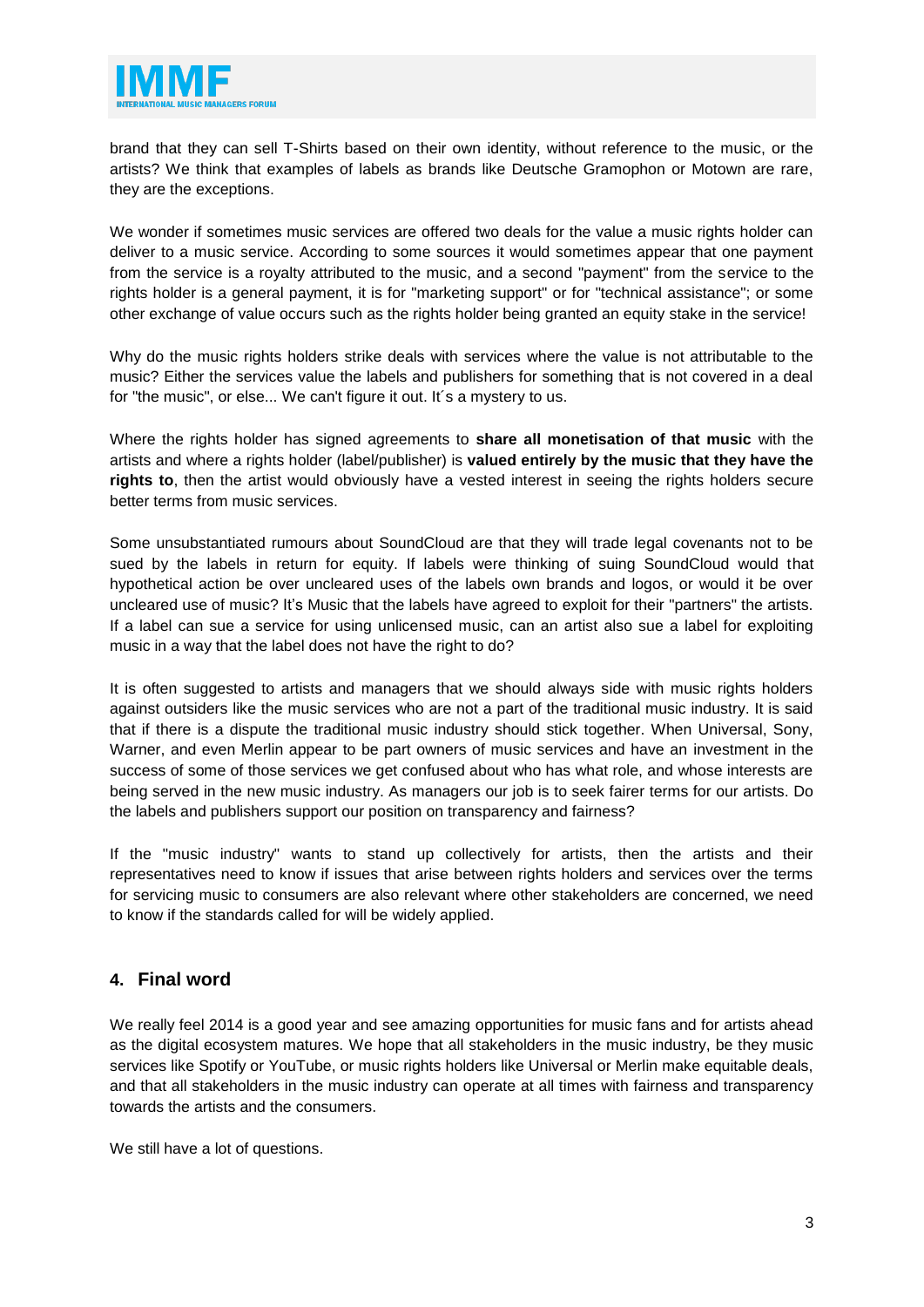

With kind regards,

Brian Hetherman (Chair, IMMF) Volker May (Vice-Chair, IMMF) Olivier Toth (Executive Director, IMMF) Didier Zerath (Chair of the IMMF European Committee, IMMF)

**The following regional associations of artist managers co-developed and approved this IMMF statement:**

AAM (Australia) AMA (France) IMUC (Germany) MMaF (Belgium) MMF Australia MMF Canada MMF Denmark MMF Estonia MMF Finland MMF Ireland MMF Italy MMF Latin America MMF Luxembourg MMF Netherlands MMF New Zealand MMF Norway MMF Portugal MMF South Africa MMF Spain MMF Sweden MMF UK MMF US MMF West Africa